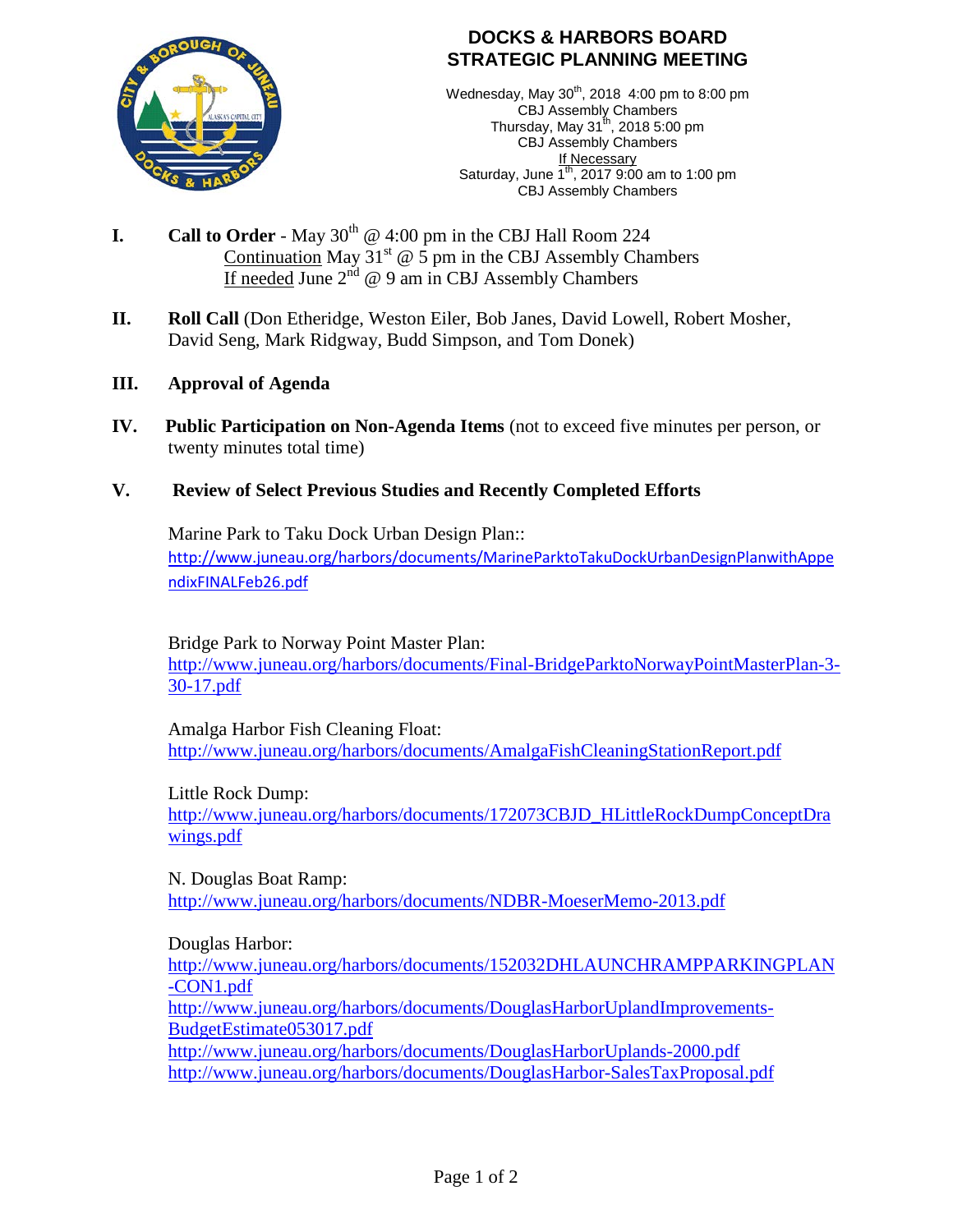

# **DOCKS & HARBORS BOARD STRATEGIC PLANNING MEETING**

Wednesday, May  $30^{th}$ , 2018 4:00 pm to 8:00 pm CBJ Assembly Chambers Thursday, May 31 $^{\text{th}}$ , 2018 5:00 pm CBJ Assembly Chambers <u>If Necessary</u> Saturday, June  $1^{th}$ , 2017 9:00 am to 1:00 pm CBJ Assembly Chambers

## **VI. Prioritization of Docks & Harbors Capitalization Projects and Focused Efforts**

**VII. Adjournment**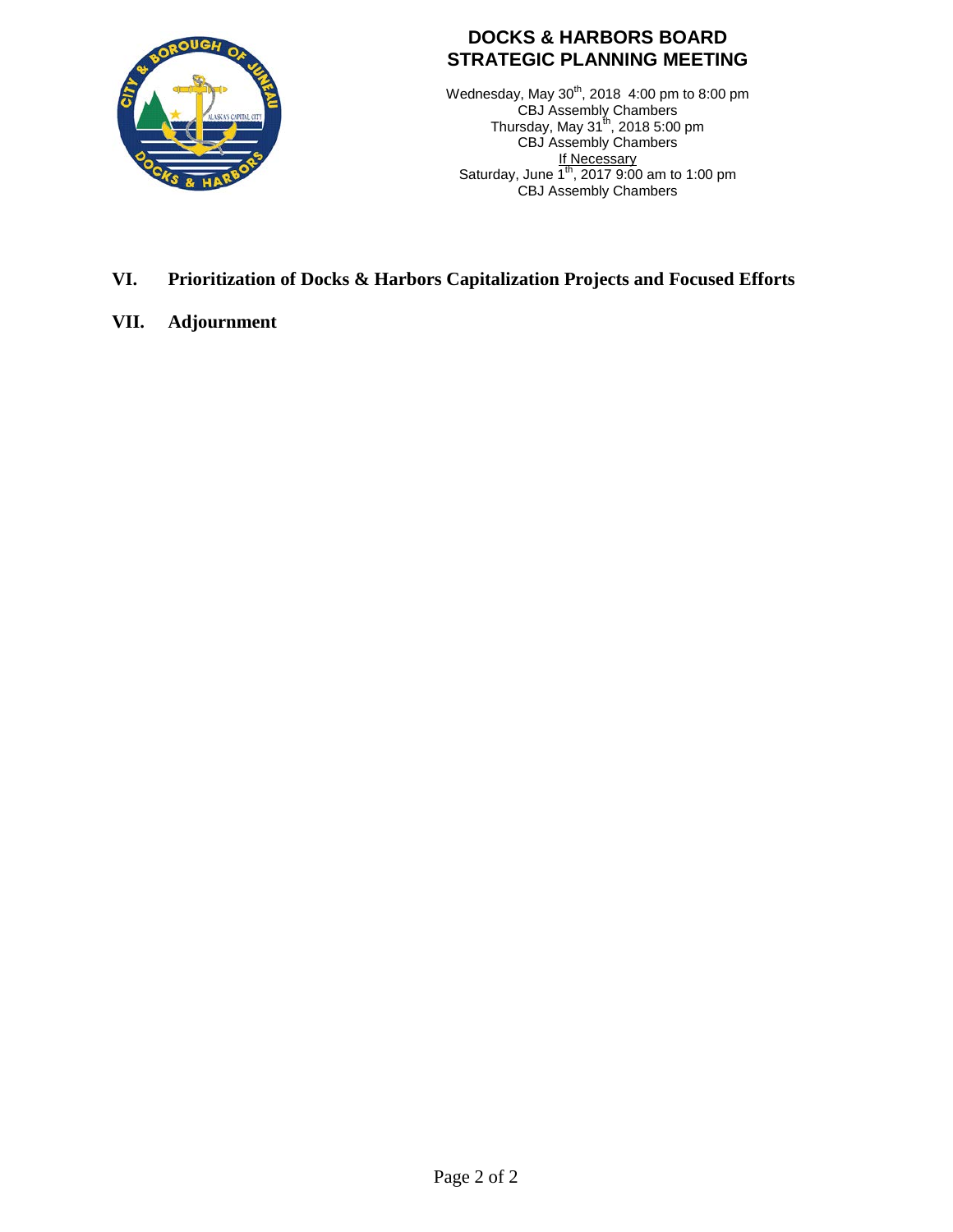| <b>Name</b>                                         | <b>Summary</b>                                                                                                                                    | <b>Estimated Cost</b> | <b>Source of Funding</b> | <b>Match or</b><br><b>Grant Opportunity</b> |
|-----------------------------------------------------|---------------------------------------------------------------------------------------------------------------------------------------------------|-----------------------|--------------------------|---------------------------------------------|
| Harris Harbor Bathroom                              | Project would reopen the former restrooms.                                                                                                        | \$175K                | Harbor Fund              | N <sub>0</sub>                              |
| <b>Statter Harbor Breakwater</b><br>Deck-over       | Current Breakwater has openings creating risk<br>to users.                                                                                        | \$1M                  | <b>Harbor Fund</b>       |                                             |
| <b>Taku Harbor Pile Jacking</b>                     | Maintenance to re-drive existing piling, weld<br>split seams and correct pile jacking issues.                                                     | \$175K                | Harbor Fund              | <b>ADFG</b>                                 |
| Auke Bay Net Float                                  | Previous net float was sold to AGS.                                                                                                               | \$150K                | <b>Harbor Fund</b>       |                                             |
| Douglas Harbor<br>Landscaping                       | Douglas residents have indicated CBJ failed to<br>meet commitment to pave& landscape when<br>the harbor was expanded in ~2004.                    | \$750K                | <b>Harbor Fund</b>       |                                             |
| Dredging Wayside Float                              | Fishing Float grounds at low tide causing<br>structural damage to the float.                                                                      | \$400K                | <b>Harbor Fund</b>       |                                             |
| Downtown Harbors Zinc<br>Anodes                     | Douglas/Harris/Aurora Ph I/II did not<br>include this maintenance item which<br>would extend the<br>useful life of the steel pilings.             | \$1.5M                | <b>Harbor Fund</b>       | <b>ADOT</b>                                 |
| <b>Harbormaster Office</b><br>Replacement           | Harbormaster Building (old garage) is past<br>useful life. Master plan calls for multi-use<br>building with modern shower/restroom<br>facilities. | \$1M-\$3M             | <b>Harbor Fund</b>       | P <sub>3</sub><br>1% Sales Tax              |
| Install Lighting @ North<br>Douglas Boat Ramp       | High Voltage power is routed along North<br>Douglas Highway; this would bring lighting to<br>launch.                                              | \$60K                 | Harbor Fund              |                                             |
| Dredge Aurora Slip A6/A8                            | Was an additive item in Aurora Ph I which was<br>not executed due to insufficient funds.                                                          | \$300K                | <b>Harbor Fund</b>       | <b>No</b>                                   |
| Downtown Marine<br><b>Services Expansion Design</b> | Design fees based on 7% of construction cost.                                                                                                     | \$1.4M                | <b>Harbor Fund</b>       | No                                          |
| <b>Downtown Marine</b><br>Services Expansion        | Master Plan - first element.                                                                                                                      | \$20M                 | Harbor Fund              |                                             |
| <b>Statter Harbor Phase IV</b>                      | Additional transient moorage & recapitalization<br>of "horse shoe".                                                                               | \$2.5M                | Harbor Fund              | <b>ADOT</b>                                 |
| Harris/Aurora Security<br>Cameras                   | Improve security in downtown harbors.                                                                                                             | \$100K                | Harbor Fund              |                                             |
| ABLF Breakwater/Net<br>Float                        | Large Breakwater to protect the Auk Nu<br>Cove/ABLF/AGS facilities                                                                                | \$250K                | Harbor Fund              |                                             |
| Little Rock Dump Marine<br>Service Facility Study   | <b>Term Contract Engineer</b>                                                                                                                     | $<$ \$50 $<$          | Harbor Fund              |                                             |
| <b>National Guard Float</b>                         | <b>Electrical &amp; Maintenance Repairs</b>                                                                                                       | <b>\$25K</b>          | <b>Harbor Fund</b>       |                                             |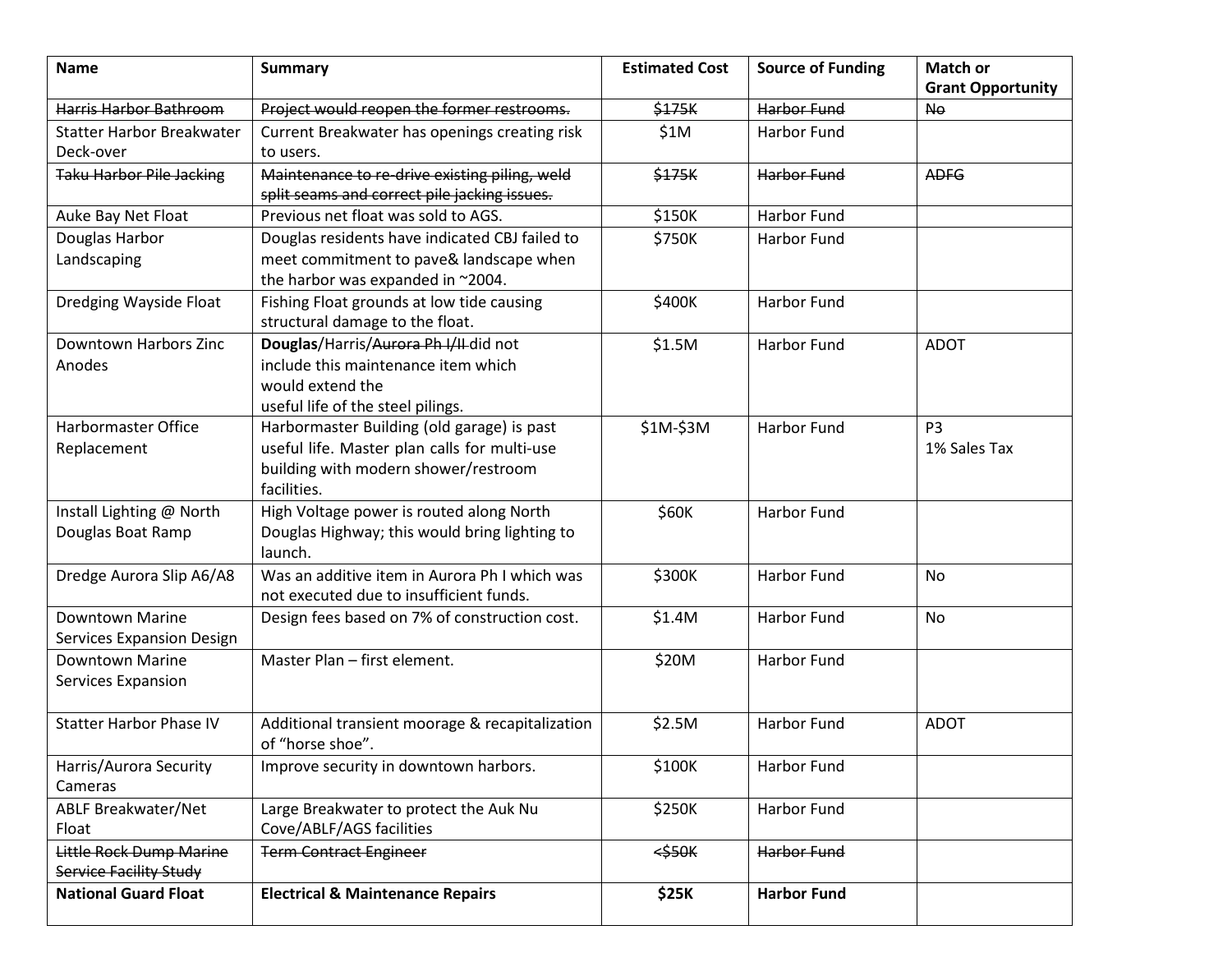| Archipelago & Waterfront<br>Design/Planning         | Dependent upon results of Urban Plan.                         | \$150K | Dock Fund                                                       |              |
|-----------------------------------------------------|---------------------------------------------------------------|--------|-----------------------------------------------------------------|--------------|
| <b>Electrification Cruise Ship</b><br><b>Berths</b> | Provide electrical cables to both new cruise<br>ship berths.  | \$25M  | Docks Funds                                                     | EPA Funding. |
| <b>Cathodic Protection Ph 2</b>                     | Downtown Marine Park sheet pile wall requires<br>maintenance. | \$500K | Docks Funds                                                     | No           |
| <b>Cathodic Protection Ph3</b>                      | Downtown Marine Park sheet pile wall requires<br>maintenance. | \$200K | <b>Cruise Berth Project</b>                                     | <b>No</b>    |
| Downtown Bus Staging &<br><b>Deckover</b>           | Per results of Urban Design Plan                              | \$15M  | <b>Cruise Berth Project</b><br><b>Docks Fund</b><br>Local Match |              |
| <b>New Visitor's Center Kiosk</b>                   | <b>Under design</b>                                           | \$150K | <b>MPF</b>                                                      |              |
| <b>Downtown Bathrooms</b>                           | Validated in Urban Design Plan                                | \$500K | <b>MPF</b>                                                      |              |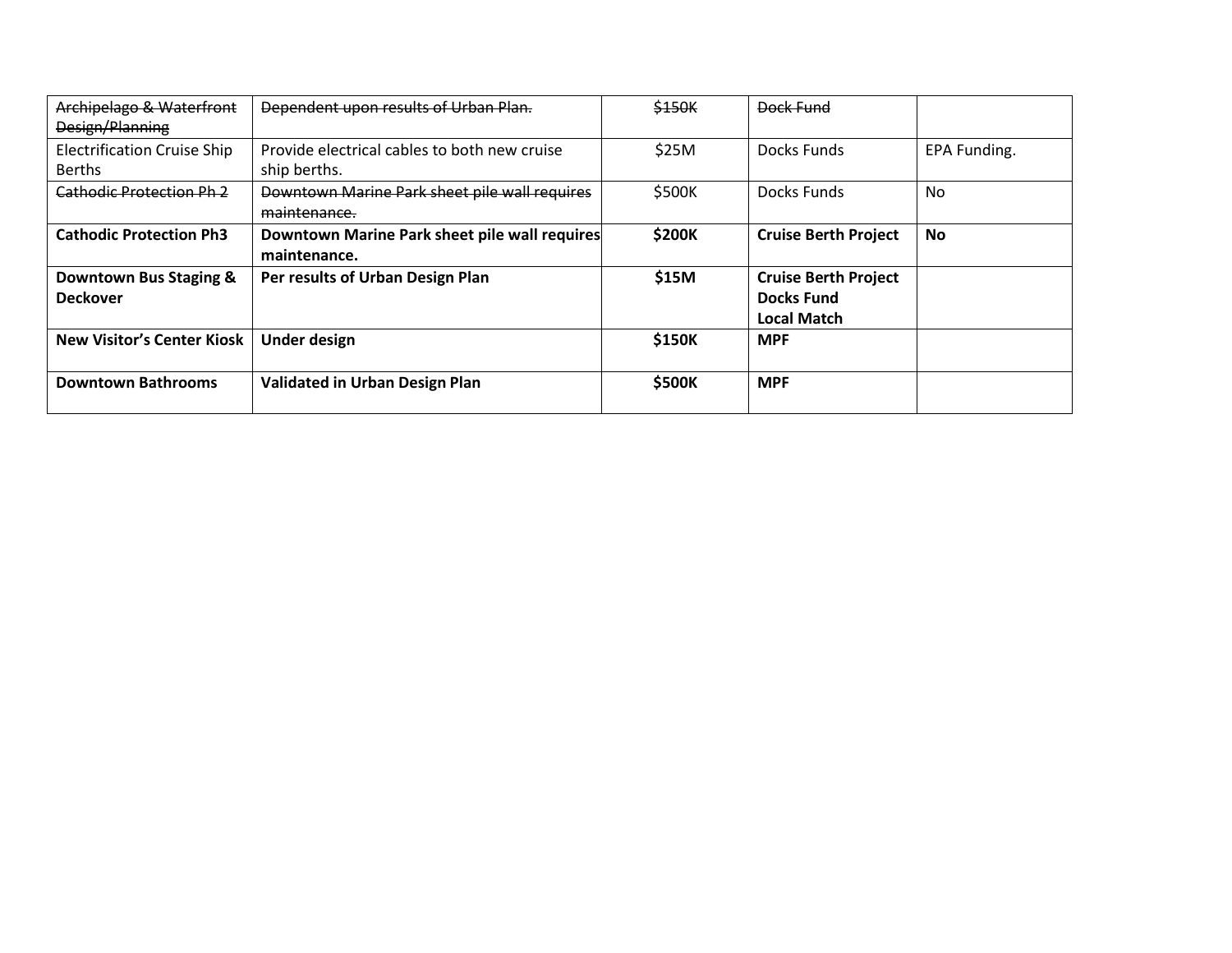| Aurora Harbor Phase III         | Oldest remaining floats in inventory. Project is          | \$7M       | Harbor Fund              | <b>ADOT</b>    |
|---------------------------------|-----------------------------------------------------------|------------|--------------------------|----------------|
|                                 | scaleable up to \$7M.                                     |            | <b>State Marine</b>      | 1% Sales Tax   |
|                                 |                                                           |            | Passenger Fee            |                |
| Auke Bay Marine Station         | Effort would begin the conceptual design work             | \$1M       | <b>Harbor Fund</b>       | <b>TIGER</b>   |
| Design                          | for uplands and marine improvements.                      |            | ACOE (Breakwater)        |                |
|                                 |                                                           |            | <b>USCG</b>              |                |
| Auke Bay Marine Station-        | Relocate downtown Port Office with phones,                | \$500K     | Harbor /Dock Fund        | <b>No</b>      |
| relocation Port Office          | internet, moving costs, etc.                              |            |                          |                |
| Waterfront & Underwater         | Our existing marine facilities have not been              | \$100K     | Harbor/Docks Fund        | No.            |
| Inspections                     | inspected; thus, we don't have good                       |            |                          |                |
|                                 | maintenance program in place.                             |            |                          |                |
| <b>Beneficial Use</b>           | Pending meeting with USACE on May 15 <sup>th</sup> , 2017 | <b>UNK</b> | Harbor Fund              | <b>TIGER</b>   |
| Aurora/Harris Harbor            |                                                           |            | <b>USACE</b>             |                |
| <b>Maintenance Dredging</b>     |                                                           |            |                          |                |
| <b>Statter Harbor Phase III</b> | For hire floats and associated uplands,                   | \$11M      | Harbor/Dock Fund         |                |
|                                 | including restrooms, waiting area & gateway.              |            | $(15%) +$                |                |
|                                 |                                                           |            | <b>State Marine</b>      |                |
|                                 |                                                           |            | Passenger Fee (85%)      |                |
| Misc 16B Improvements           | Several desired improvements along the                    | \$500K     | <b>16B Project Funds</b> | N <sub>0</sub> |
|                                 | seawalk were not included in the 16B bid-                 |            |                          |                |
|                                 | documents: ADA Ramp improvements,                         |            |                          |                |
|                                 | replacement of sacrificial decking & guard                |            |                          |                |
|                                 | railing along Port Field Office                           |            |                          |                |
| Downtown "small" cruise         | Demand for the niche pocket cruise ships has              | \$15M      | Docks/Harbors Fund       |                |
| ship berth project              | exceeded capacity downtown.                               |            |                          |                |
| Archipelago Lot                 | Estimated cost is based on Assessor's value.              | \$10M      | Dock Fund                |                |
| Procurement                     |                                                           |            | <b>State Marine</b>      |                |
|                                 |                                                           |            | Passenger Fee            |                |
| Acquire adjacent ABMS           | Two properties north of anticipated ABMS                  | \$1.2M     | <b>Harbor Fund</b>       |                |
| property owned by               | property are in private ownership and may be              |            | <b>CBJ Waterfront</b>    |                |
| Hagmeier                        | available. Properties are assessed at                     |            | <b>Acquisition Fund</b>  |                |
|                                 | \$620K/each.                                              |            |                          |                |
| <b>Amalga Harbor Fish</b>       | Study was completed to evaluate potential                 | \$300K     | <b>ADF&amp;F Grant</b>   |                |
| <b>Cleaning Station</b>         | solutions to queuing and safety issues with               |            | <b>Harbor Fund</b>       |                |
|                                 | vessels using the float                                   |            |                          |                |
|                                 |                                                           |            |                          |                |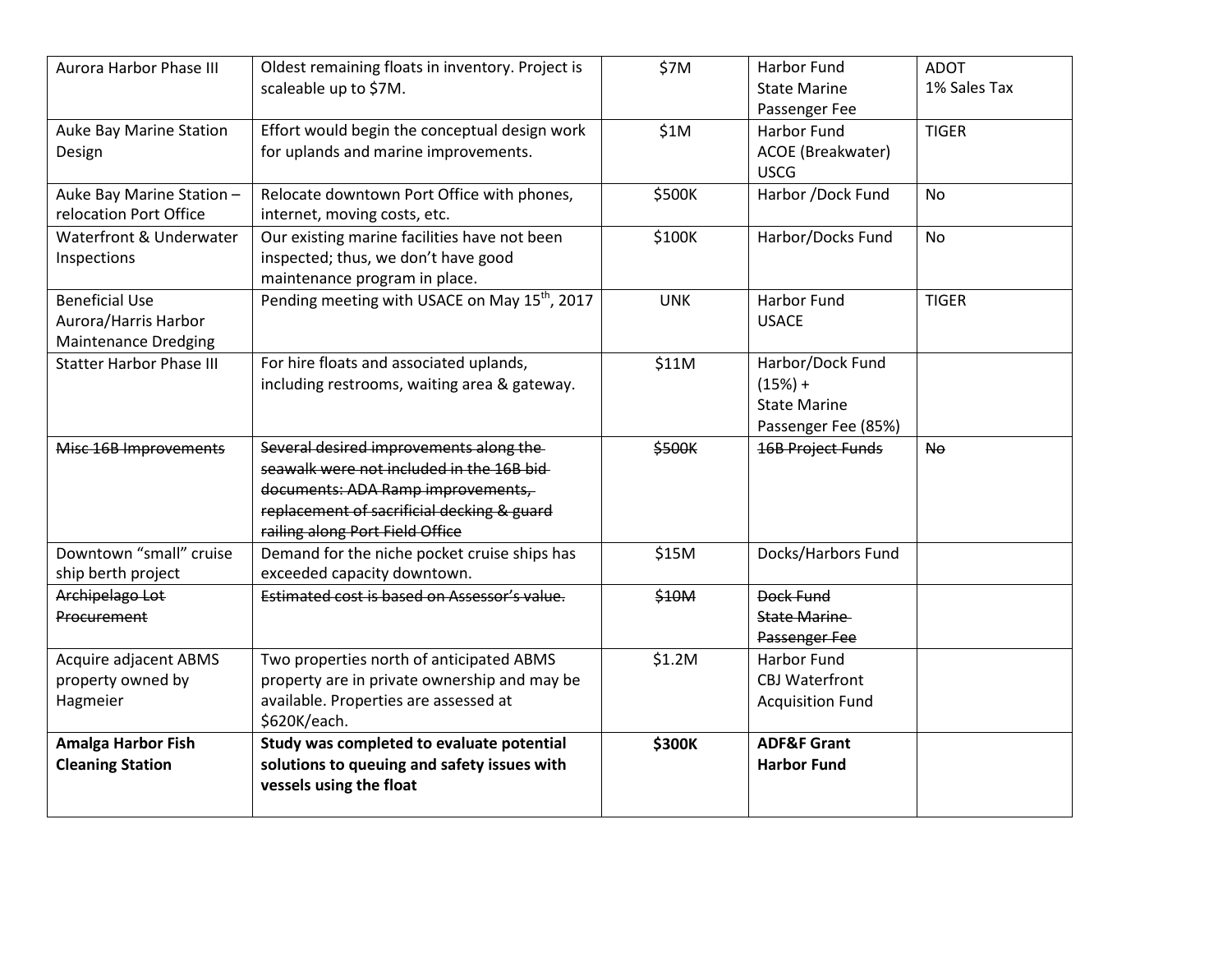| <b>Title 85 Review</b>                                                   | <b>Board Review of CBJ Ordinance</b>                                                                                                                                                                                                                                                                                          | <b>\$0K</b> | <b>Time &amp; Talent</b> |
|--------------------------------------------------------------------------|-------------------------------------------------------------------------------------------------------------------------------------------------------------------------------------------------------------------------------------------------------------------------------------------------------------------------------|-------------|--------------------------|
| <b>Mariculture</b><br><b>Opportunity</b>                                 |                                                                                                                                                                                                                                                                                                                               | <b>\$0K</b> | <b>Time &amp; Talent</b> |
| <b>Coast Guard Assets to</b><br>Juneau                                   | <b>Targeted effort to bring CG Offshore Patrol</b><br><b>Cutter to Juneau</b>                                                                                                                                                                                                                                                 | \$10K/year  |                          |
| <b>NOAA Assets to</b><br>Juneau                                          | <b>Targeted effort to bring NOAA vessels to</b><br>Juneau                                                                                                                                                                                                                                                                     | \$10K/year  |                          |
| <b>Marketing efforts to</b><br>encourage boat<br>ownership in Juneau     |                                                                                                                                                                                                                                                                                                                               |             | <b>Time &amp; Talent</b> |
| <b>Small Cruise Ship</b><br><b>Moorage Master</b><br><b>Planning</b>     | The increased number of small cruise ships<br>have adversely impacted and strained Docks &<br>Harbors' ability to provide suitable dock space.<br>This master planning effort would examine the<br>future business need and develop a holistic<br>plan which would enable this industry to thrive<br>in a sustainable manner. | \$150K      | <b>MPF</b>               |
| <b>Public/Private Port</b><br><b>Infrastructure Plan</b>                 | This would fund a master plan study that would<br>assess the existing docks and needs for the<br>future, including infrastructure and<br>governance.                                                                                                                                                                          | \$150K      | <b>MPF</b>               |
| <b>Docks &amp; Harbors</b><br><b>Staff Organization</b><br><b>Review</b> | Adding infrastructure. Should this merit<br>manning study?                                                                                                                                                                                                                                                                    |             | <b>Time &amp; Talent</b> |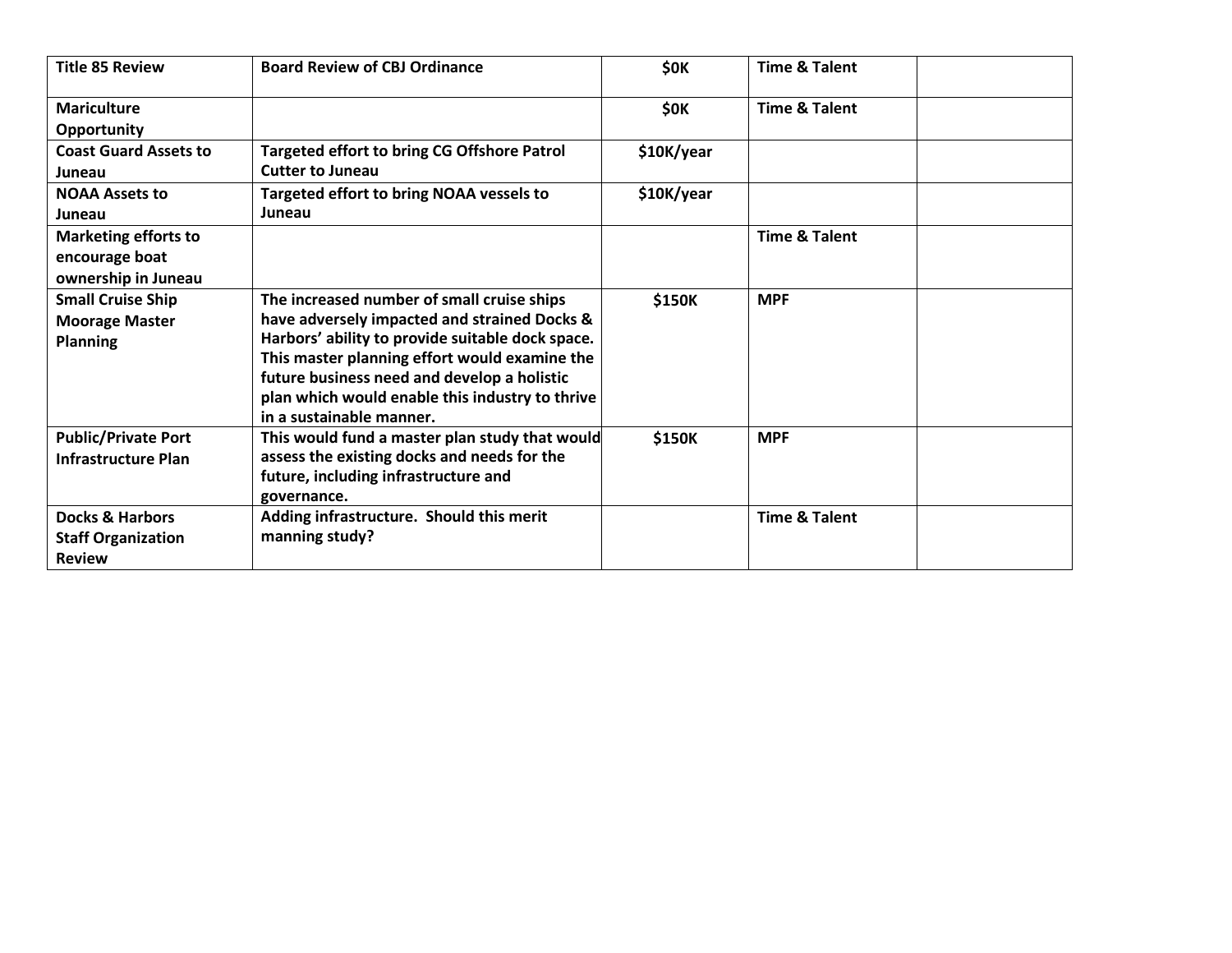# **CBJ Docks and Harbors Board Strategic Retreat Minutes Saturday May 13th 2017**

**I. Call to Order** – Mr. Donek called the meeting to order at 9:10am in the CBJ Assembly Chambers.

#### **II. Roll Call** -

The following members were present: John Bush, Weston Eiler, Bob Janes, David Lowell, David Seng, David Summers, Budd Simpson, and Tom Donek)

**Absent** – Robert Mosher

Also Present were the following: Carl Uchytil – Port Director, Gary Gillette – Port Engineer, David Borg – Harbormaster, Teena Larson – Administrative Officer, and Mila Cosgrove – Deputy City Manager.

**III. Approval of Agenda** MOTION By MR. SENG: TO APPROVE THE AGENDA AS PRESENTED AND ASK UNANIMOUS CONSENT.

Motion passed with no objection.

- **IV. Public Participation on Non-Agenda Items** (not to exceed five minutes per person, or twenty minutes total time) - None
- **V. Prioritization of Future Docks & Harbors Projects** Mr. Uchytil said the list in the packet is just a list and not prioritized.

Mr. Gillette talked about all the items on the list. Ms. Cosgrove helped the Board determine what projects are needed and what projects are wanted. The Board had much discussion on all the items on the list. The priority was decided as follows:

## **Short Term Project Wants**

- 1 –Harris/Aurora/Douglas Security (\$100K)
- 1 Dredge Aurora Slip A6/A8 (\$400K)
- 3 Lighting N. Douglas (\$60K)
- 4 Harris Harbor Bathrooms (\$175K)
- 5 Auke Bay Net Float (\$200K)

#### **Short Term Project Needs**

- 1 Statter Harbor Breakwater Deck Over (\$100K)
- 2 Taku Harbor Pile Jacking (\$200K)
- 3 Waterfront & Underwater Inspections (\$100K)
- 4 Archipelago/waterfront planning (\$150K)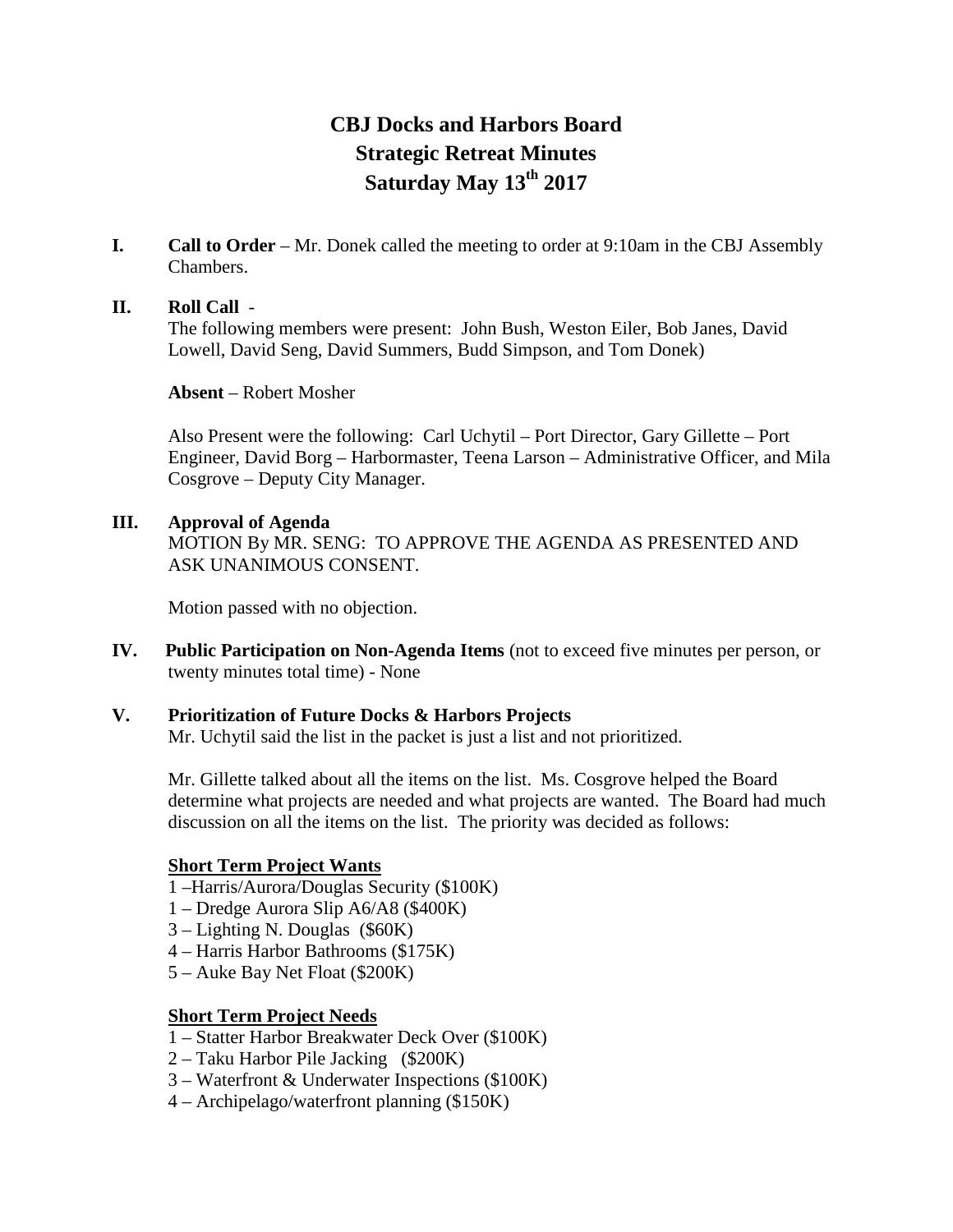#### **Projects currently in process**

Archipelago/Waterfront/Design Planning Statter Harbor Breakwater Feasability Statter Harbor Phase III Miscellaneous 16B Improvements Little Rock Dump Study

#### **Other Projects**

Seawalk MOA Scheduling of ships @ City Docks Maximize Funds - Tideland leases Develop land use & marketing plan Subport/Mayflower Island Title 85 Review & Clean up Harbor Sanitation

#### **Future Projects priority wants**

- 1 Douglas Harbor Paving/Landscaping (5 votes)
- 2 Statter Harbor Phase IV (4 votes)
- 2 Port Office Relocation (4 votes)
- 3 Downtown Marine Services Expansion (3 votes)
- 3 ABMS/Hagmier Procurement (3 votes)
- 4 Statter/ABMS Seawalk(2 votes)

#### **Future Projects priority needs**

- 1 Downtown Harbors Zinc Anodes (10 votes)
- 2 Aurora Phase III (8 votes)
- 3 Harbor Office Replacement (6)
- $3 ABMS$  Design  $(6)$
- 5 Taku Harbor Stockade point & Walkway (2)

The Dredging Wayside float received 0 votes Beneficial Use Aurora/Harris Maintenance dredging received 1 vote

#### **Marine Passenger Funds project priority list**

1-Cathodic Protection Phase II 2-Archepelago Lot Procurement 3-Small Cruise Ship Berths 4-Seawalk Guard Rails 5-Electrification Cruise Ship Berths

The committee asked Mr. Gillette to bring a plan for N. Douglas to the next OPS meeting.

Mr. Eiler recommended to have a Committee of the Whole review title 85.